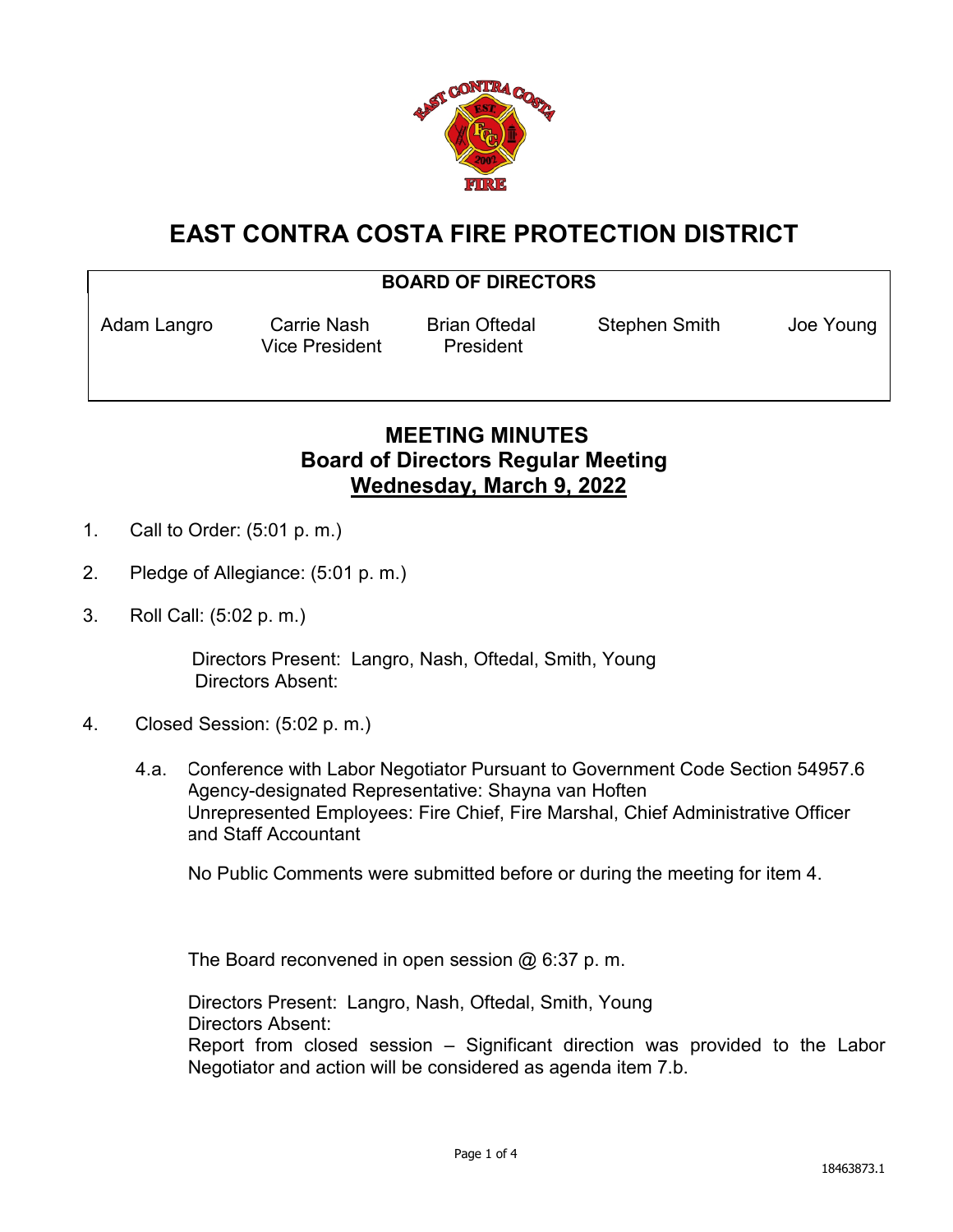5. Public Comment: (6:38 p. m.)

No Public Comments were submitted before or during the meeting.

- 6. Consent Calendar: (6:39 p. m.)
	- 6.a. Approve February 9, 2022 Regular Board Meeting Minutes
	- 6.b. Approve February 24, 2022 Special Board Meeting Minutes
	- 6.c. Adopt Resolution Making Findings that the Proclaimed State of Emergency for COVID-19 Continues to Impact the Board's and Committees' Ability to Meet Safely in Person
	- 6.d. Approval of Resolution Declaring Nuisances Arising from Weeds and Adopting 2022 Weed Abatement List to Replace the List Attached to Resolution 2020-28

Motion by: Director Smith to accept Consent Items 6.a. – 6.d. Secord by: Director Young Roll Call Vote: Ayes: 5 (Langro, Nash, Oftedal, Smith, Young) Noes: 0, Absent:0, Abstain: 0

- 7. New Business
	- 7.a. Annual Investment Review of Other Post Employment Benefit and Pension Rate Stabilization Trust Funds: (6:40 p. m.)

No Public Comments were submitted before or during the meeting. A representative of the District's trust fund investment manager, Highmark Capital, provided a presentation.

7.b. Consideration of a One-Time Compensation Adjustment to Mitigate Financial Impacts of Potential Annexation for Unrepresented Employees: (7:02 p. m.)

No Public Comments were submitted before or during the meeting.

Motion by: Director Young to mitigate the negative financial impacts of potential annexation with Contra Costa County Fire Protection District (CCCFPD) on the Fire Chief, Fire Marshal, Chief Administrative Officer and Staff Accountant currently employed by East Contra Costa Fire Protection District (ECCFPD) by making two optional forms of one-time payment available to each such employee, as follows:

#### *Option A:*

For each employee choosing to accept the offered position at CCCFPD, the District will pay the equivalent of: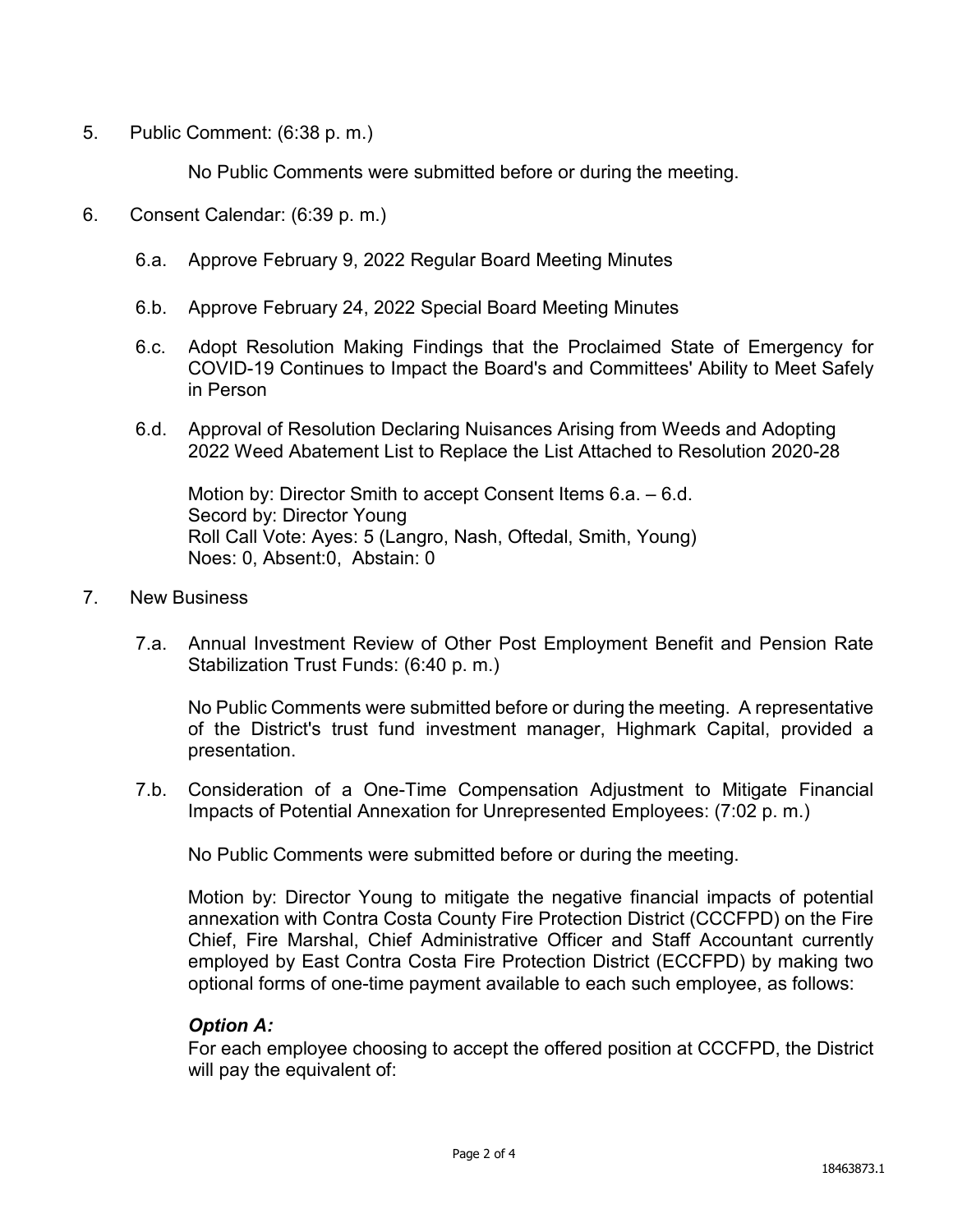(i) an amount equivalent to the employee's expected base salary decrease over the first 18 months at CCCFPD, *plus*

(ii) an amount equivalent to the employee's expected medical insurance premium increase over the first 18 months at CCCFPD; and

(iii) for the Fire Marshal only, \$5,000 as compensation for the loss of Chief Officer status

### *Option B:*

For each employee choosing *not* to accept the offered position at CCCFPD:

(i) If the employee has been employed by ECCFPD for less than 10 years: the District will pay an amount equivalent to 6 times the employee's current base monthly salary *plus* an amount equal to 6 times the District's current share of the employee's monthly medical insurance cost, *or*

(ii) If the employee has been employed by ECCFPD for 10 or more years: the District will pay an amount equivalent to 12 times the employee's current base monthly salary *plus* an amount equal to 12 times the District's current share of the employee's monthly medical insurance cost.

Second by: Director Smith Roll Call Vote: Ayes: 5 (Langro, Nash, Oftedal, Smith, Young) Noes: 0, Absent: 0, Abstain: 0

7.c. Hold Public Hearing On and Adopt Resolution Confirming Itemized Cost Reports and Placing Liens to Recover Costs for Weed Abatement: (7:14 p. m.)

No Public Comments were submitted before or during the meeting.

Motion by: Director Smith to Confirming Itemized Cost Reports and Placing Liens to Recover Costs for Weed Abatement Secord by: Director Young Roll Call Vote: Ayes: 5 (Langro, Nash, Oftedal, Smith, Young) Noes: 0, Absent: 0, Abstain: 0

8. Report of the Fire Chief / Informational Staff Reports: (7:20 p. m.)

No Public Comments were submitted before or during the meeting for Item  $8. a - 8. f$ .

- 8.a. Legislative Update
- 8.b. Grants Update
- 8.c. Operations Update
- 8.d. Prevention Update